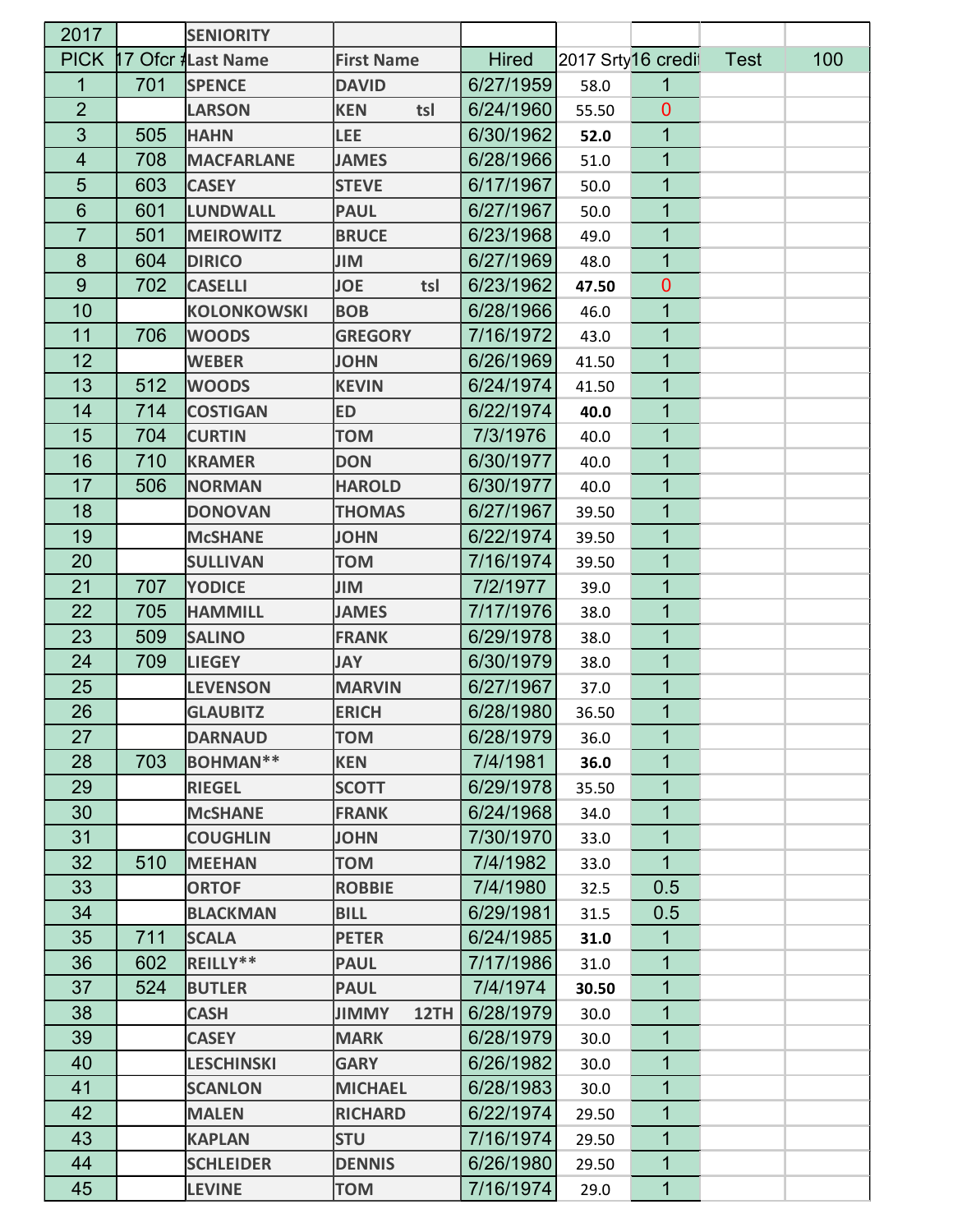| 46 | 611 | <b>KOEHLER</b>     | <b>THOMAS F.</b>      | 7/9/1983  | 29.0  | 1            |      |             |
|----|-----|--------------------|-----------------------|-----------|-------|--------------|------|-------------|
| 47 | 507 | <b>SOLNICK</b>     | <b>GREGG</b>          | 6/27/1988 | 29.0  | 1            |      |             |
| 48 | 502 | <b>KRATOCHVIL</b>  | <b>ROBERT</b>         | 6/27/1988 | 29.0  | 1            |      |             |
| 49 |     | <b>ANDENMATTEN</b> | <b>RON</b>            | 7/4/1974  | 28.0  | 1            |      |             |
| 50 |     | <b>SOLNICK</b>     | <b>ERIC</b>           | 6/26/1989 | 28.0  | 1            | 84   | 0:59.80     |
| 51 |     | <b>KOLLAR</b>      | <b>Richard</b><br>tsl | 6/26/1967 | 27.50 | $\mathbf{0}$ |      |             |
| 52 |     | <b>ROONEY</b>      | JAMES 30TH            | 6/28/1979 | 27.5  | 0.5          |      |             |
| 53 |     | <b>ROBERTS</b>     | <b>CHRISTOPHER</b>    | 7/26/1980 | 27.5  | 0.5          |      |             |
| 54 |     | <b>WASHINGTON</b>  | <b>KEITH</b>          | 7/6/1982  | 27.50 | 1            |      |             |
| 55 |     | <b>HARVAZINSKI</b> | <b>STEPHEN</b>        | 6/22/1974 | 27.0  | $\mathbf 1$  | 57   |             |
| 56 |     | <b>ADLER</b>       | <b>BOB</b>            | 7/16/1974 | 27.00 | 0.5          |      |             |
| 57 |     | <b>FLANNIGAN</b>   | <b>KAREN</b>          | 7/17/1979 | 27.0  | $\mathbf{1}$ |      |             |
| 58 |     | <b>DEFINA</b>      | <b>MICHAEL J.</b>     | 6/22/1987 | 27.00 | 0.5          |      |             |
| 59 | 712 | <b>FRIEDMAN</b>    | <b>JOSH</b><br>tsl    | 6/26/1989 | 27.0  | $\mathbf{0}$ | 57   | 1:08.2      |
| 60 |     | <b>RAFFERTY</b>    | <b>CHRISTOPHER</b>    | 6/25/1990 | 27.0  | $\mathbf{1}$ | 77   |             |
| 61 | 503 | <b>VEIT</b>        | <b>JOHN</b>           | 6/25/1990 | 27.0  | $\mathbf 1$  | 71   |             |
| 62 |     | <b>URBACH</b>      | <b>THOMAS</b>         | 7/16/1974 | 26.50 | 1            |      |             |
| 63 |     | <b>KOLLAR</b>      | <b>ROBERT</b>         | 7/11/1973 | 26.0  | 1            |      |             |
| 64 |     | <b>DURYEA</b>      | <b>CORY</b>           | 6/26/1967 | 25.50 | 1            |      |             |
| 65 | 609 | <b>LOUDEN</b>      | JOHN "BARNEY"         | 6/26/1985 | 25.50 | $\mathbf{1}$ |      |             |
| 66 |     | <b>SHIEBLER</b>    | <b>JEFF</b>           | 6/27/1988 | 25.5  | 0.5          |      |             |
| 67 |     | <b>LOUGHLIN</b>    | <b>THOMAS</b>         | 6/28/1973 | 25.0  | $\mathbf{1}$ |      |             |
| 68 |     | <b>GRONER</b>      | <b>PETER</b>          | 7/3/1976  | 25.00 | 0.5          |      |             |
| 69 | 610 | <b>FRICKE</b>      | <b>ROBERT</b>         | 6/26/1989 | 25.0  | 1            | 46   | 1:14.90     |
| 70 |     | <b>HADLEY</b>      | <b>TOM</b>            | 6/28/1965 | 24.0  | $\mathbf{1}$ |      |             |
| 71 |     | <b>NELLEN</b>      | <b>CHRIS</b>          | 6/22/1987 | 24.00 | 0.5          |      |             |
| 72 | 511 | <b>DIAZ</b>        | <b>ORLANDO</b>        | 6/24/1993 | 24.0  | 1            | 81   | 1:00.03     |
| 73 | 504 | <b>GILLON</b>      | <b>JOHN</b>           | 6/24/1993 | 24.0  | $\mathbf{1}$ | 78   | $\mathbf 0$ |
| 74 |     | <b>FIGLIUOLO</b>   | <b>JAMES</b>          | 6/28/1979 | 23.5  | 0.5          |      |             |
| 75 |     | <b>SOFFEY</b>      | <b>DOUG</b>           | 6/28/1979 | 23.00 | 0.5          |      |             |
| 76 |     | <b>FLANNIGAN</b>   | <b>THOMAS</b>         | 6/30/1980 | 23.0  | 1            |      |             |
| 77 |     | <b>ZANVILLE</b>    | <b>SCOTT</b>          | 6/22/1992 | 23.0  | $\mathbf 1$  | 93   | 0:55.07     |
| 78 | 616 | <b>GRANDA</b>      | <b>SANTIAGO</b>       | 6/19/1994 | 23.0  | $\mathbf 1$  | 77   | 0:55.14     |
| 79 |     | <b>MILLER</b>      | <b>ROBERT</b>         | 6/19/1994 | 23.0  | $\mathbf{1}$ | 68   | 1:02.41     |
| 80 |     | <b>CLERICI</b>     | <b>JOSEPH C.</b>      | 6/22/1974 | 22.50 | $\mathbf{1}$ | 43   |             |
| 81 |     | <b>DONLEVY</b>     | <b>JOE</b>            | 6/29/1981 | 22.5  | 0.5          |      |             |
| 82 | 620 | <b>BENEDETTO</b>   | <b>JOHN A.</b>        | 6/23/1992 | 22.50 | $\mathbf 1$  | 68   | 106.8       |
| 83 | 608 | <b>HEPWORTH</b>    | <b>BRAD</b>           | 6/17/1995 | 22.0  | $\mathbf{1}$ | 84.5 | 0:55.89     |
| 84 |     | <b>PLACKIS</b>     | <b>JAMES</b>          | 6/29/1978 | 21.5  | 0.5          |      |             |
| 85 |     | <b>WALLACE</b>     | <b>SHAWN</b>          | 6/25/1990 | 21.5  | 0.5          | 67   |             |
| 86 |     | <b>MAURO</b>       | <b>MARIO</b>          | 7/9/1994  | 21.50 | 1            | 59   | 1:07.92     |
| 87 |     | <b>BUNTING</b>     | <b>KEVIN</b>          | 6/27/1995 | 21.50 | $\mathbf 1$  | 61.5 | 1:06.24     |
| 88 |     | McMANUS-GOEKE ERIN |                       | 7/3/1992  | 21.0  | $\mathbf 1$  | 57   | 1:11.0      |
| 89 |     | <b>VEIT</b>        | <b>CHRIS</b>          | 6/19/1994 | 21.0  | $\mathbf{1}$ | 63   | 1:06.62     |
| 90 |     | <b>GENTILE</b>     | <b>ERIK</b>           | 6/27/1995 | 21.00 | 0.5          | 75   | 0:57.30     |
| 91 |     | <b>DOYLE</b>       | <b>PAT</b>            | 7/3/1983  | 20.50 | $\mathbf 1$  |      |             |
| 92 |     | <b>DAVY</b>        | <b>MARK</b>           | 7/7/1994  | 20.50 | $\mathbf{1}$ | 45   | 1:02.50     |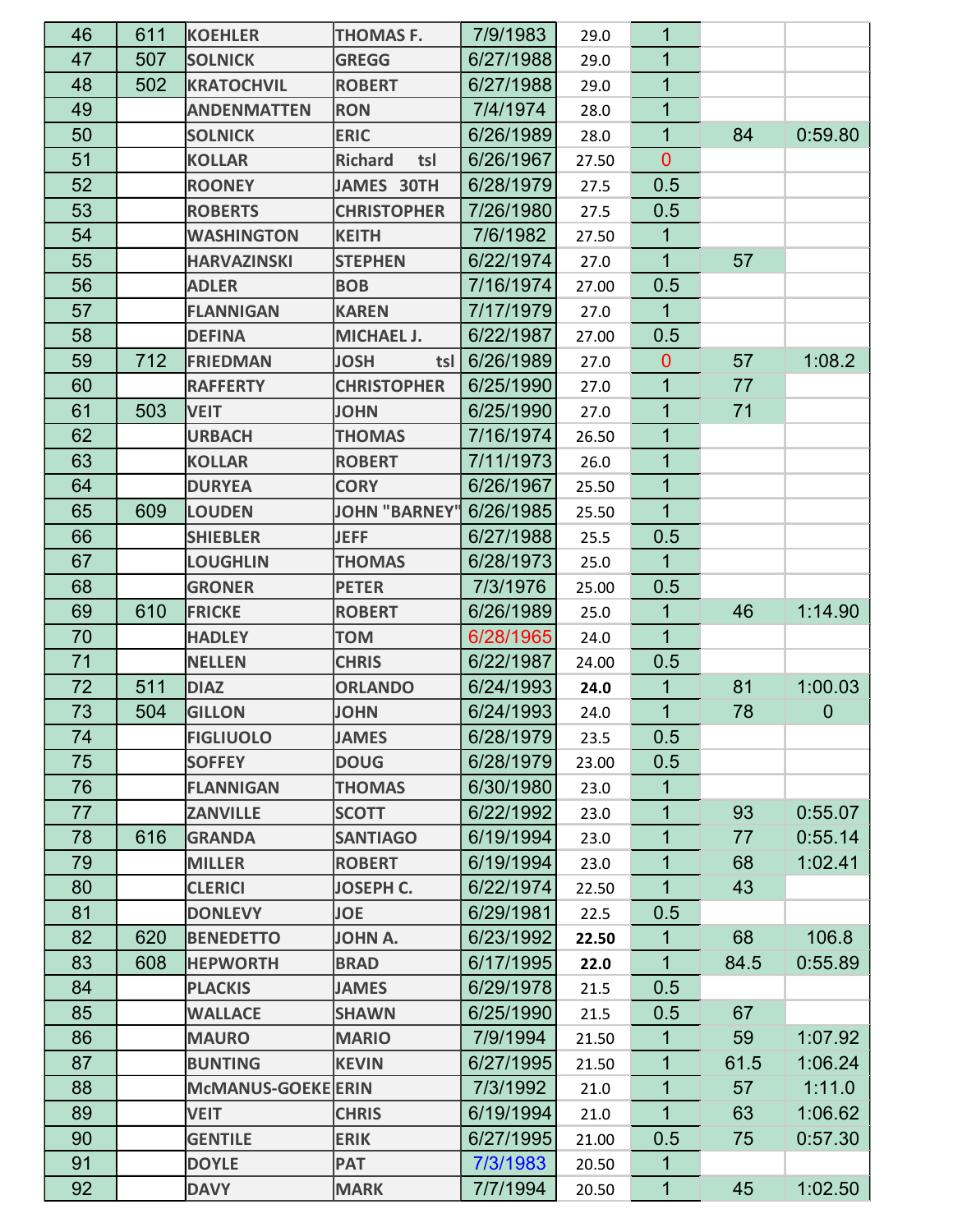| 93  |     | <b>GALLO</b>         | <b>ED</b>             | 6/26/1982 | 20.00 | 0.5            |      |         |
|-----|-----|----------------------|-----------------------|-----------|-------|----------------|------|---------|
| 94  |     | <b>LIBRETTO</b>      | <b>ED</b>             | 6/20/1997 | 20.0  | 1              | 70   | 1:00.60 |
| 95  |     | <b>TALLES</b>        | <b>MICHAEL</b>        | 6/21/1997 | 20.0  | $\mathbf 1$    | 36   | 1:08.25 |
| 96  |     | <b>LEVENSON</b>      | STEVEN toss(KL        | 6/29/1970 | 19.50 | 1              |      |         |
| 97  |     | <b>DEGENHARDT</b>    | <b>KURT</b>           | 6/19/1981 | 19.5  | 0.5            |      |         |
| 98  |     | <b>UCKERT</b>        | <b>KATHY</b>          | 6/27/1988 | 19.5  | 0.5            | toss |         |
| 99  | 508 | <b>VERTUCCIO</b>     | <b>TONY</b>           | 7/28/1994 | 19.50 | 1              |      |         |
| 100 |     | <b>ENGSTROM</b>      | <b>GREGORY (toss)</b> | 6/29/1978 | 19.0  | $\overline{1}$ |      |         |
| 101 |     | <b>LINDBOM</b>       | <b>MATTHEW</b>        | 7/7/1994  | 19.00 | 0.5            | 62   | 0:56.50 |
| 102 | 514 | <b>Epstein</b>       | Cary                  | 6/20/1998 | 19.0  | 1              | 87   |         |
| 103 | 615 | <b>Hunter</b>        | <b>Matthew</b>        | 6/20/1998 | 19.0  | 1              | 83   |         |
| 104 | 519 | <b>Angermaier</b>    | <b>Derek</b>          | 6/20/1998 | 19.0  | $\mathbf{1}$   | 65   | 1:08.3  |
| 105 | 713 | <b>O'DONNELL</b>     | <b>JASON</b>          | 6/20/1998 | 19.0  | $\mathbf{1}$   | 60   | 1:11.4  |
| 106 |     | <b>LODDIGS</b>       | <b>SCOTT</b><br>mdlv  | 6/26/1989 | 18.50 | $\overline{0}$ | 80   | 1:01.10 |
| 107 |     | <b>BRODERSON</b>     | <b>CHRISTIAN</b>      | 6/22/1996 | 18.50 | $\mathbf 1$    | 46   | 1:15.00 |
| 108 |     | <b>FOXEN</b>         | <b>TIM</b><br>tsl     | 5/26/1979 | 18.0  | $\overline{0}$ |      |         |
| 109 |     | <b>REINITZ</b>       | <b>MIKE</b>           | 6/26/1989 | 18.00 | 0.5            | 73   | 0:57.00 |
| 110 |     | <b>MUND</b>          | <b>KRISTIN</b>        | 6/22/1992 | 18.00 | 0.5            |      | 1:01.5  |
| 111 |     | <b>MUNNICH</b>       | <b>MARK</b>           | 6/15/1996 | 18.0  | 1              | 56   | 1:14.00 |
| 112 |     | <b>SOKOL</b>         | <b>PHILLIP</b>        | 6/21/1997 | 18.0  | $\mathbf{1}$   | 54   | 1:04.44 |
| 113 | 522 | <b>Storoshenko</b>   | mdlv<br><b>Jared</b>  | 6/20/1998 | 18.0  | $\overline{0}$ | 80   |         |
| 114 | 525 | <b>TUFFINI</b>       | <b>RICHARD</b>        | 6/19/1999 | 18.0  | $\mathbf{1}$   | 65   | 1:10.93 |
| 115 |     | <b>LEW</b>           | <b>THIERRY</b>        | 6/19/1994 | 17.50 | $\mathbf{1}$   | 56   | 1:05.59 |
| 116 |     | <b>KEVINS</b>        | <b>JESSICA</b>        | 6/17/1995 | 17.5  | 0.5            | 63   | 1:03.30 |
| 117 |     | <b>RODRIGO</b>       | <b>GENARO</b>         | 6/27/1995 | 17.50 | $\mathbf{1}$   | 74   | 0:57.72 |
| 118 | 612 | <b>STROBEL</b>       | <b>ROBERT</b>         | 6/15/1996 | 17.50 | $\mathbf{1}$   | 78   | 0:56.10 |
| 119 |     | <b>RUSH</b>          | <b>PAT</b>            | 6/28/1979 | 17.00 | 0.5            |      |         |
| 120 |     | <b>ANGERMAIER</b>    | <b>DENNIS JR.</b>     | 6/22/1992 | 17.00 | 0.5            | 73   | 1:01.8  |
| 121 |     | <b>VASSEL</b>        | <b>EUGENE</b>         | 6/22/1992 | 17.00 | 0.5            | 55   |         |
| 122 |     | <b>MULLIGAN</b>      | <b>PAT</b>            | 7/18/1992 | 17.00 | 0.5            | 67   | 1:08.7  |
| 123 | 613 | <b>GUADI</b>         | <b>MIKE</b>           | 6/19/1994 | 17.0  | 1              | 52   | 1:05.13 |
| 124 |     | <b>CASEY</b>         | <b>BROOKE</b>         | 6/19/1999 | 17.0  | 1              | 52   | 1:08.40 |
| 125 | 528 | <b>OSSWALD</b>       | <b>BRETT</b>          | 6/17/2000 | 17.0  | 1              | 65   | 1:10.10 |
| 126 | 516 | <b>PHILCOX</b>       | <b>EVAN</b>           | 6/17/2000 | 17.0  | $\mathbf{1}$   | 45   | 1:12.3  |
| 127 |     | <b>BARANEK</b>       | <b>STEVEN</b>         | 6/29/1978 | 16.50 | 1              | 70   |         |
| 128 |     | <b>BATTISTI</b>      | <b>ANTHONY</b>        | 6/28/1979 | 16.50 | 1              |      |         |
| 129 |     | <b>MARESCA-ORTOF</b> | <b>LIZ</b>            | 6/25/1985 | 16.5  | 0.5            |      |         |
| 130 |     | <b>CAPOBIANCO</b>    | <b>MIKE</b>           | 6/22/1987 | 16.50 | $\mathbf 1$    |      |         |
| 131 |     | <b>FRANCO</b>        | <b>PAUL</b><br>mil    | 6/17/1995 | 16.50 | 1              | 88   | 0:53.33 |
| 132 |     | <b>PATTERSON</b>     | <b>JAMES</b>          | 6/17/1995 | 16.50 | $\mathbf{1}$   | 64   | 0:58.09 |
| 133 |     | <b>McDONALD</b>      | <b>BRIAN</b>          | 6/20/1998 | 16.5  | 0.5            | 58   |         |
| 134 |     | <b>GABORA</b>        | <b>KEITH</b>          | 6/19/1999 | 16.50 | 1              | 95   | 0:52.60 |
| 135 |     | <b>SMITH</b>         | <b>GREGORY</b>        | 6/19/1999 | 16.50 | 1              | 63   | 1:11.87 |
| 136 |     | <b>STEEL</b>         | <b>CLAUDIO</b>        | 6/17/2000 | 16.50 | $\mathbf{1}$   | 45   | 1:02.5  |
| 137 |     | <b>RUSSELL</b>       | <b>DAVID</b>          | 7/8/1976  | 16.00 | 0.5            |      |         |
| 138 | 618 | <b>McLOUGHLIN</b>    | <b>TAMMY</b>          | 6/26/1984 | 16.0  | 1              |      |         |
| 139 |     | <b>ROMANO</b>        | <b>PAVAL</b>          | 6/24/1985 | 16.00 | 0.5            |      |         |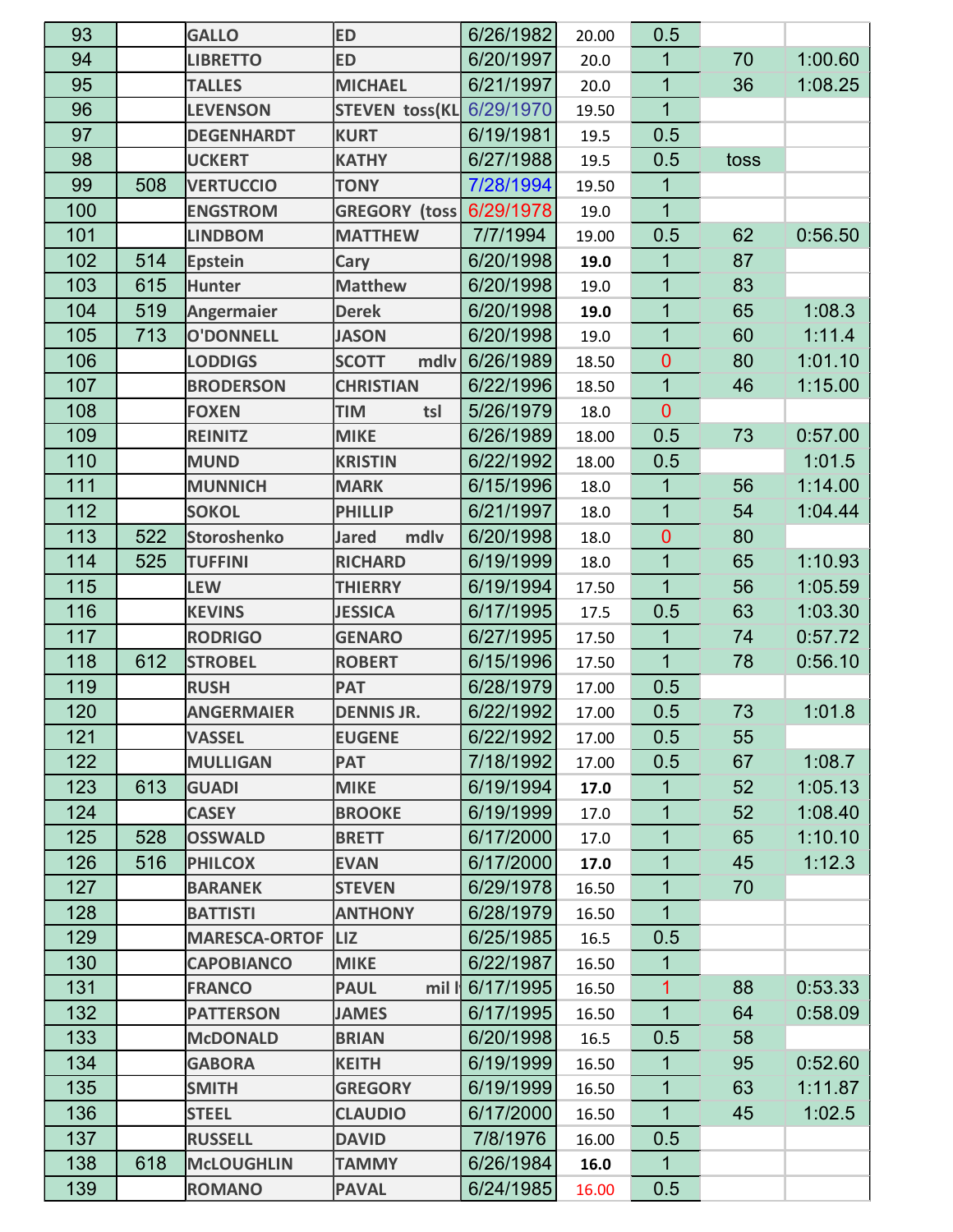| 140 |     | <b>CRANE</b>         | <b>RICHARD</b>         | 6/27/1988 | 16.0  | 1              |      |         |
|-----|-----|----------------------|------------------------|-----------|-------|----------------|------|---------|
| 141 | 529 | <b>PETERS-DICTOR</b> | <b>CORINNE</b>         | 6/24/1993 | 16.0  | $\mathbf{1}$   | 76   | 1:01.47 |
| 142 |     | <b>FRIEDMAN</b>      | JILL                   | 7/7/1994  | 16.00 | 0.5            | 51   | 1:07.18 |
| 143 |     | <b>BEDWARD</b>       | <b>NICHOLAS</b>        | 6/19/1999 | 16.00 | 0.5            | 90   | 0:55.00 |
| 144 | 515 | <b>CAMPBELL</b>      | <b>DONNIE</b>          | 6/17/2000 | 16.0  | 1              | 68   | 1:06.81 |
| 145 |     | <b>GOTTWALD</b>      | <b>KURT</b>            | 6/17/2000 | 16.0  | 1              | 37   | 1:10.05 |
| 146 |     | <b>ROGERS</b>        | <b>MATTHEW</b>         | 6/16/2001 | 16.0  | 1              | 95   | 0:52.6  |
| 147 | 606 | <b>GRABOWSKI</b>     | <b>BRENDAN</b>         | 6/16/2001 | 16.0  | $\mathbf{1}$   | 80   | 0:58.5  |
| 148 |     | <b>McMAHON</b>       | <b>CORY</b>            | 7/5/1992  | 15.5  | 0.5            |      |         |
| 149 |     | <b>DOWD</b>          | <b>CHRIS</b>           | 6/19/1994 | 15.5  | 0.5            | 51   | 1:14.03 |
| 150 |     | <b>CRUICKSHANK</b>   | <b>THOMAS</b>          | 6/17/2000 | 15.50 | 1              | 67   | 1:08.00 |
| 151 |     | <b>COGLIANO</b>      | <b>DUSTIN</b>          | 6/17/2000 | 15.50 | 1              | 48   | 1:09.15 |
| 152 | 605 | <b>BARTOLI</b>       | <b>KEITH</b>           | 6/16/2001 | 15.50 | 1              | 64   | 1:03.8  |
| 153 |     | <b>SCHNAUFER</b>     | <b>JAMES</b>           | 7/7/2001  | 15.50 | 1              | 61   | 1:14.9  |
| 154 |     | <b>DELSIGNORE</b>    | <b>ROBERT</b>          | 6/28/1979 | 15.00 | 0.5            |      |         |
| 155 |     | <b>CLARK</b>         | mdlv<br><b>PETER</b>   | 6/27/1991 | 15.0  | $\mathbf{0}$   |      |         |
| 156 |     | <b>MANGIO</b>        | <b>CRAIG</b>           | 6/24/1993 | 15.00 | 0.5            | 79   | 0:59.84 |
| 157 |     | <b>ROTTKAMP</b>      | <b>DOUGLAS</b>         | 6/19/1999 | 15.00 | 0.5            | 72   | 1:03.00 |
| 158 |     | <b>MARTINICH</b>     | <b>JUSTIN</b>          | 6/19/1999 | 15.00 | 0.5            | 69   | 1:06.0  |
| 159 |     | <b>SCHLEIDER</b>     | <b>CHRIS</b>           | 6/17/2000 | 15.0  | 1              | 72   |         |
| 160 |     | <b>DALY</b>          | <b>SHANNON</b>         | 6/16/2001 | 15.0  | 1              | 87   | 0.55.6  |
| 161 |     | <b>OLSEN</b>         | <b>CHRISTOPHER</b>     | 6/16/2001 | 15.0  | 1              | 63   | 1:09.2  |
| 162 |     | <b>DAVERN</b>        | <b>SCOTT</b>           | 6/16/2001 | 15.00 | 0.5            | 54   | 1:10.9  |
| 163 |     | <b>HINDE</b>         | <b>DAVID</b>           | 6/16/2001 | 15.0  | 1              | 48   | 1:15.0  |
| 164 | 530 | <b>ROALDSEN</b>      | <b>RONALD</b>          | 6/16/2001 | 15.0  | 1              | 43   | 1:11.4  |
| 165 |     | <b>HOLDER</b>        | <b>DELANO</b>          | 6/22/1992 | 14.50 | 1              | 71   | 1:06.0  |
| 166 |     | <b>MALONEY</b>       | <b>JAMES</b>           | 6/15/1996 | 14.5  | 0.5            | 67   | 1:02.80 |
| 167 | 607 | <b>REGAZZI</b>       | <b>JOHN</b>            | 7/20/1996 | 14.50 | $\mathbf{1}$   |      |         |
| 168 |     | <b>CLARK</b>         | <b>KEVIN E</b>         | 6/22/2002 | 14.50 | 1              | 70   | 1:00.15 |
| 169 |     | <b>AHERN</b>         | <b>MIKE</b>            | 7/20/2002 | 14.50 | $\mathbf 1$    | 46   | 1:10.60 |
| 170 |     | <b>TAUBE</b>         | <b>ERIC</b><br>< 0.5 > | 7/4/1992  | 14.00 | 0.5            | 66   | 1:11.50 |
| 171 |     | <b>Smith</b>         | <b>Bradley</b>         | 6/20/1998 | 14.00 | 0.5            | 77   | 0:58.3  |
| 172 |     | <b>YABLON</b>        | <b>JEFF</b>            | 6/19/1999 | 14.0  | 1              | 43   |         |
| 173 | 521 | <b>DISCEPOLO</b>     | <b>SCOTT</b>           | 7/27/2002 | 14.0  | $\mathbf{1}$   | 49   | 1:08.30 |
| 174 |     | <b>CUEBAS</b>        | <b>JEREMY</b>          | 7/7/2003  | 14.0  | 1              | 78   |         |
| 175 | 527 | <b>BARRETT</b>       | <b>BRIAN</b>           | 7/7/1976  | 13.50 | $\mathbf 1$    |      |         |
| 176 |     | <b>BRENNAN</b>       | <b>VICKY</b>           | 6/22/1992 | 13.5  | 0.5            | 80   | 1:01.9  |
| 177 |     | <b>QUINLAN</b>       | <b>GREG</b><br>tsl     | 6/20/1998 | 13.50 | $\mathbf{0}$   | 68   | 1:00.5  |
| 178 |     | <b>WAGNER-BONN</b>   | <b>GWEN</b><br>md      | 6/20/1998 | 13.50 | $\overline{0}$ | 63   | 1:01.2  |
| 179 |     | <b>GOEKE</b>         | <b>JULES</b>           | 6/19/1999 | 13.5  | 0.5            | 23   | 1:14.90 |
| 180 |     | <b>LYNCH</b>         | <b>JUSTIN</b>          | 6/17/2000 | 13.50 | 1              | 89   | 0:51.2  |
| 181 |     | <b>GANNON</b>        | <b>TIM</b>             | 6/16/2001 | 13.50 | $\mathbf{1}$   | 94   | 0:59.3  |
| 182 | 523 | <b>VECCHIO</b>       | <b>MIKE</b>            | 8/1/2002  | 13.50 | $\mathbf 1$    | 47   | 1:09.70 |
| 183 |     | <b>HARMON</b>        | <b>JAMES</b>           | 8/1/2002  | 13.50 | 1              | 41   | 1:11.40 |
| 184 |     | <b>BOYD</b>          | <b>CHRISTIAN</b>       | 6/21/2003 | 13.50 | $\mathbf{1}$   | 72   | 0:58.30 |
| 185 |     | <b>McCAFFREY</b>     | <b>BRIAN</b>           | 6/22/1995 | 13.00 | 0.5            | 49.5 | 1:14.80 |
| 186 |     | <b>PONZO</b>         | <b>NICK</b>            | 6/17/2000 | 13.00 | 0.5            | 36   | 1:12.01 |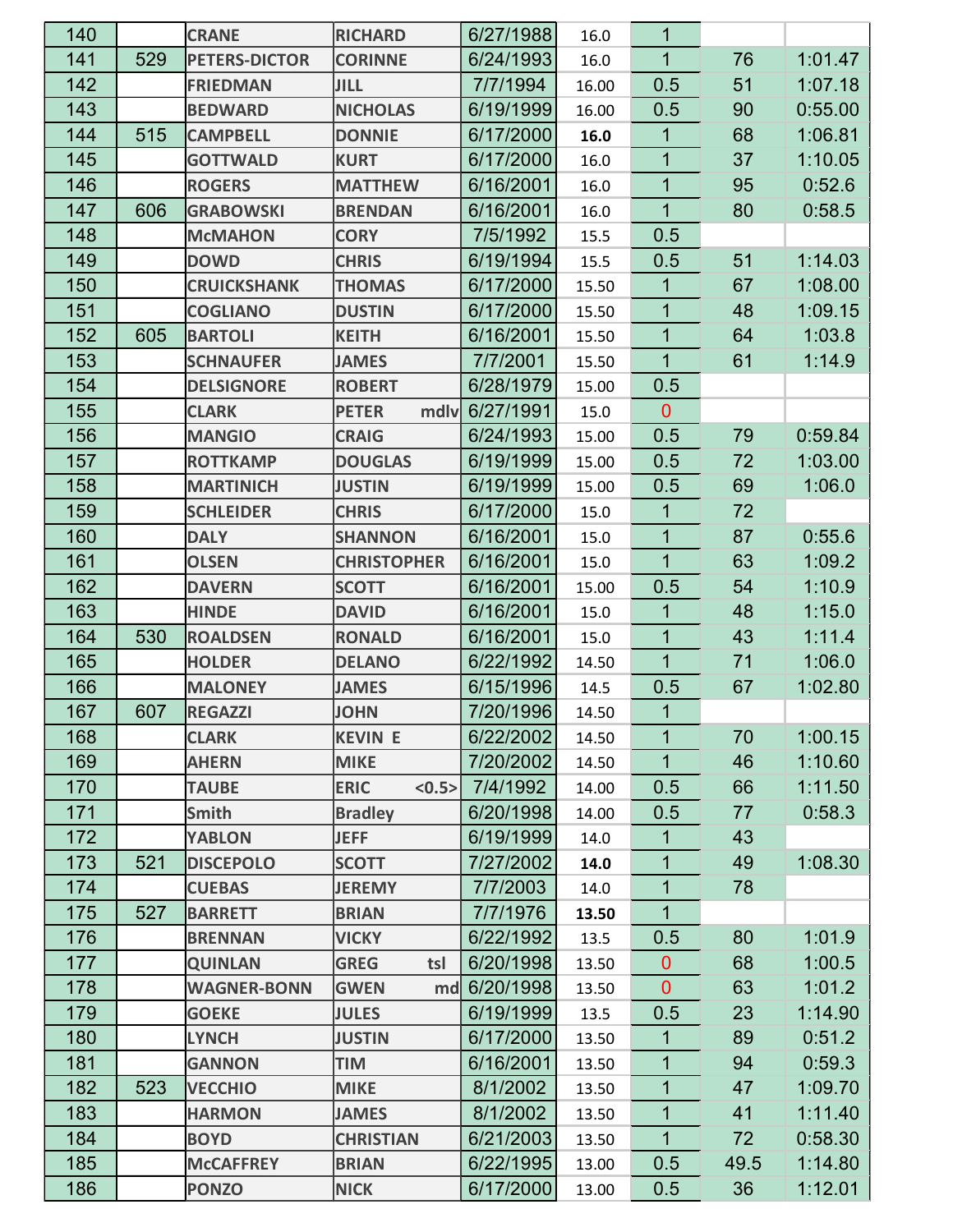| 187 |     | <b>LYNCH</b>                  | <b>CAROL</b>       | 8/1/2002  | 13.0  | 1            | 46  | 1:10.00     |
|-----|-----|-------------------------------|--------------------|-----------|-------|--------------|-----|-------------|
| 188 |     | <b>OROFINO</b>                | <b>NICOLAS</b>     | 6/19/2004 | 13.0  | 1            | 75  | 0:57.10     |
| 189 |     | <b>PUCA</b>                   | <b>SAVANNAH</b>    | 6/19/2004 | 13.0  | 1            | 74  | 1:00.00     |
| 190 |     | <b>FOX</b>                    | <b>SAMUEL</b>      | 6/19/2004 | 13.0  | 1            | 70  | 1:02.00     |
| 191 |     | <b>DOYLE</b>                  | <b>BRIAN</b>       | 6/25/1986 | 12.50 | $\mathbf{1}$ |     |             |
| 192 |     | <b>MIGLINO</b>                | <b>CHRISTINE</b>   | 6/17/2000 | 12.5  | 0.5          | 63  | 1:02.96     |
| 193 |     | <b>DELLAGIOVANNA</b>          | <b>BEN</b>         | 6/16/2001 | 12.5  | 0.5          | 70  | 0:58.2      |
| 194 |     | <b>MANOOGIAN</b>              | <b>SHIRLEE</b>     | 6/22/2002 | 12.50 | 1            | 80  | 0:54.56     |
| 195 | 531 | <b>COFFIN</b>                 | <b>CHRIS</b>       | 6/22/2002 | 12.50 | 1            | 80  | 0.58.0      |
| 196 | 518 | <b>BARKAN</b>                 | <b>RICHARD</b>     | 6/19/2004 | 12.50 | 1            | 80  | 0:59.70     |
| 197 |     | <b>DEVENS</b>                 | <b>MATTHEW</b>     | 6/19/2004 | 12.50 | 1            | 64  | 1:04.50     |
| 198 |     | <b>O'KEEFE</b>                | <b>MICHAEL</b>     | 7/3/2004  | 12.50 | 1            | 63  | 1:03.20     |
| 199 | 532 | <b>DICTOR</b>                 | <b>MICHAEL</b>     | 6/20/1997 | 12.0  | $\mathbf 1$  | 48  | 1:08.29     |
| 200 |     | <b>Sinkevich</b>              | <b>Eric</b>        | 6/27/1998 | 12.00 | 0.5          | 48  |             |
| 201 |     | <b>TOCAN</b>                  | <b>HORATIO</b>     | 6/16/2001 | 12.0  | 1            | 91  | 0:56.0      |
| 202 |     | <b>GRETARSSON-LEIF ARMANN</b> |                    | 6/19/2004 | 12.00 | 0.5          | 65  | 1:03.00     |
| 203 |     | <b>PERNICE</b>                | <b>BRIAN</b>       | 6/18/2005 | 12.0  | 1            | 89  | 0:52.47     |
| 204 | 617 | <b>FRANKEL</b>                | <b>JONATHAN</b>    | 6/18/2005 | 12.0  | 1            | 87  | 0:56.60     |
| 205 | 520 | <b>CLARK</b>                  | <b>RYAN</b>        | 6/18/2005 | 12.0  | 1            | 73  | 0           |
| 206 |     | <b>OSWALD</b>                 | <b>THOMAS</b>      | 6/18/2005 | 12.0  | $\mathbf{1}$ | 69  | 1:03.90     |
| 207 | 539 | <b>PAULSON</b>                | <b>DONALD</b>      | 6/18/2005 | 12.0  | $\mathbf 1$  | 68  | 1:03.38     |
| 208 |     | <b>LUCCA</b>                  | mdlv<br>JIM        | 6/25/1990 | 11.50 | $\mathbf 0$  | 85  |             |
| 209 |     | <b>NORMAN-ZAK</b>             | <b>DONNA</b>       | 6/17/2000 | 11.5  | 0.5          | 55  | 1:11.70     |
| 210 |     | <b>GRUNKE</b>                 | <b>IAN</b>         | 7/4/2002  | 11.5  | 0.5          | 51  | 1:12.90     |
| 211 |     | <b>DONOVAN</b>                | <b>COURTNEY</b>    | 6/21/2003 | 11.50 | $\mathbf{1}$ | 55  |             |
| 212 |     | <b>WEBER</b>                  | <b>SHANE</b>       | 6/19/2004 | 11.5  | 0.5          | 75  | 1:01.00     |
| 213 |     | <b>GALANTE</b>                | <b>PHILIP</b>      | 6/19/2004 | 11.50 | 1            | 57  | 1:09.1      |
| 214 |     | <b>CURTIN</b>                 | <b>ROBERT</b>      | 6/18/2005 | 11.50 | $\mathbf{1}$ | 63  | 1:05.72     |
| 215 |     | <b>MCAULIFFE</b>              | <b>KEVIN</b>       | 6/18/2005 | 11.50 | 1            | 61  | 0.57.81     |
| 216 |     | <b>ANDENMATTEN</b>            | <b>ALEC</b>        | 6/30/2005 | 11.50 | 1            | 42  | 1:10.9      |
| 217 | 540 | SINGER-JONES**                | <b>ASHLEY</b>      | 7/20/2005 | 11.50 | $\mathbf{1}$ | 48  | 1:03.5      |
| 218 |     | <b>WEEKS</b>                  | <b>ADAM</b>        | 6/19/2004 | 11.00 | 0.5          | 76  | 1:00.00     |
| 219 |     | <b>SHIWNATH</b>               | <b>RAJENDRA</b>    | 6/18/2005 | 11.00 | 0.5          | 87  | 0.55.7      |
| 220 |     | <b>CASEY</b>                  | <b>JOANNE</b>      | 7/20/2005 | 11.0  | $\mathbf{1}$ | 48  | 1:11.7      |
| 221 |     | <b>McSHANE</b>                | <b>RACHEL</b>      | 6/17/2006 | 11.0  | 1            | 77  | 1:00.7      |
| 222 | 526 | <b>KOLONKOWSKI</b>            | <b>CHRISTOPHER</b> | 6/17/2006 | 11.0  | $\mathbf{1}$ | 74  | 1:04.8      |
| 223 |     | <b>LONDINO</b>                | <b>THOMAS</b>      | 6/17/2006 | 11.0  | $\mathbf{1}$ | 70  | 1:07.8      |
| 224 |     | <b>HOWELL</b>                 | <b>BENJAMIN</b>    | 6/17/2006 | 11.0  | 1            | 65  | 1.04.7      |
| 225 |     | <b>HILDEBRANDT</b>            | <b>ROBERT</b>      | 6/17/2006 | 11.0  | $\mathbf{1}$ | 65  | 1:07.1      |
| 226 |     | <b>MORENO</b>                 | <b>DAN</b>         | 6/19/1999 | 10.5  | 0.5          | 96  | 0:53.46     |
| 227 |     | <b>MEKEEL</b>                 | <b>RICHARD</b>     | 6/19/1999 | 10.5  | 0.5          | 71  | 1:03.40     |
| 228 |     | <b>MORROW</b>                 | <b>JAMES</b>       | 6/19/1999 | 10.5  | 0.5          | 58  | 1:08.70     |
| 229 |     | <b>STOROSHENKO</b>            | <b>JEDD</b>        | 6/16/2001 | 10.5  | 0.5          | 76  | 1:00.1      |
| 230 |     | <b>CLERICI</b>                | JOE A.             | 6/22/2002 | 10.5  | 0.5          | 63  | 1:06.80     |
| 231 |     | <b>NELIGAN</b>                | <b>BRITTANY</b>    | 6/19/2004 | 10.50 | $\mathbf{1}$ | 77  | $\mathbf 0$ |
| 232 |     | <b>MILK</b>                   | <b>ERIK</b>        | 6/19/2004 | 10.5  | 0.5          | 72  | 0:58.00     |
| 233 |     | <b>KORALEWSKI</b>             | <b>BRIAN</b>       | 7/13/2004 | 10.5  | 0.5          | 102 | 0:51.50     |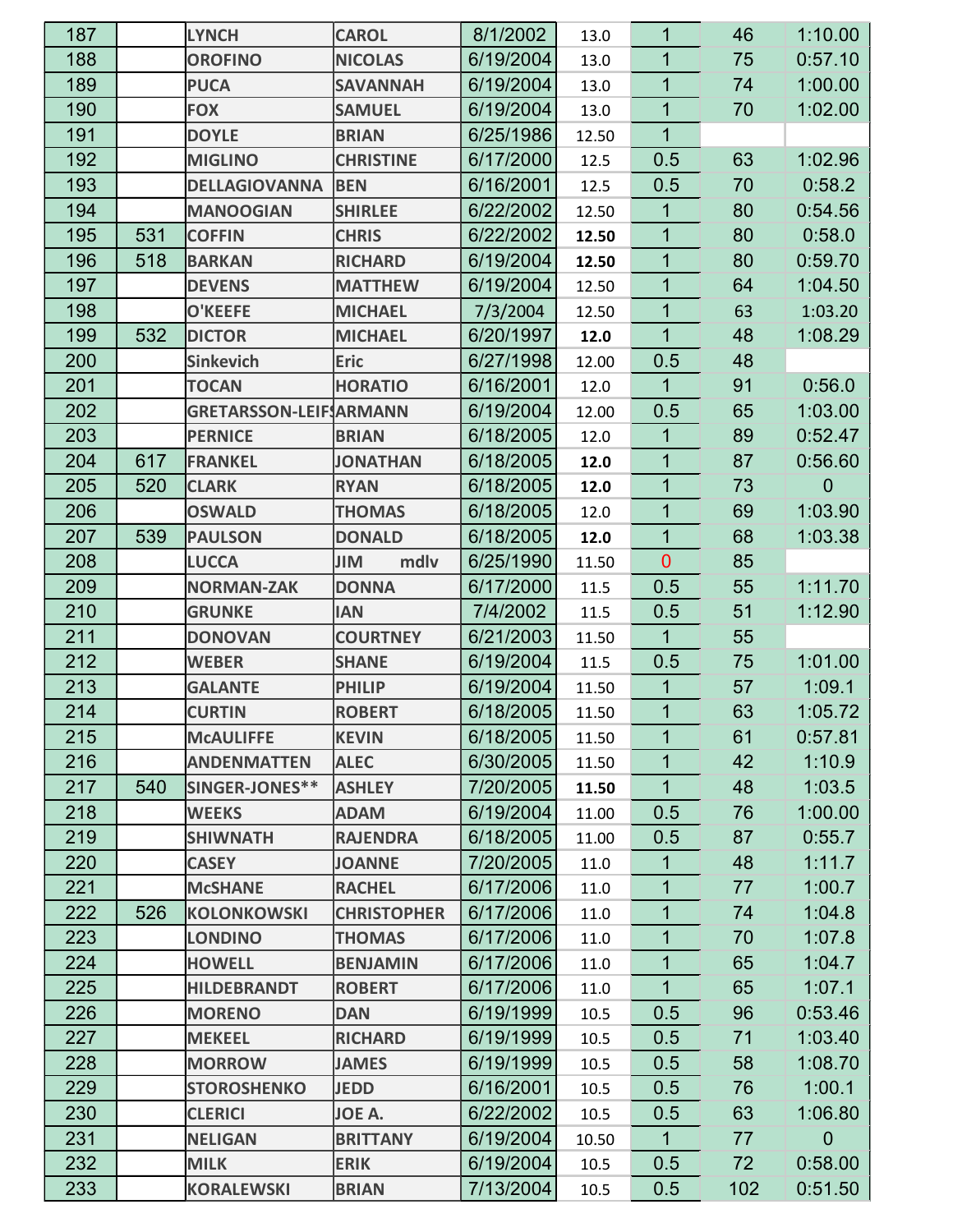| 234 |     | <b>McGUIRE</b>       | <b>KIERAN</b>        | 6/17/2006 | 10.50 | 1              | 49   | 1:09.5  |
|-----|-----|----------------------|----------------------|-----------|-------|----------------|------|---------|
| 235 |     | <b>LOHIER</b>        | <b>EVENS</b>         | 6/21/1997 | 10.00 | 0.5            | 53   | 0:59.91 |
| 236 | 541 | <b>GRANDA</b>        | <b>JOSE</b>          | 6/20/1998 | 10.0  | $\overline{1}$ | 56   | 61.5    |
| 237 |     | <b>ALARIO</b>        | <b>JOSEPH</b>        | 7/7/2001  | 10.00 | 0.5            | 58   | 1:10.5  |
| 238 |     | <b>MOLLOY</b>        | <b>RIAIN</b>         | 6/29/2002 | 10.00 | 0.5            | 63   | 0:57.30 |
| 239 |     | <b>SULLIVAN</b>      | <b>JOHN</b>          | 6/19/2004 | 10.0  | $\mathbf{1}$   | 65   | 1:07.00 |
| 240 |     | <b>CASSIDY</b>       | <b>RYAN</b>          | 6/16/2007 | 10.0  | 1              | 72   | 1:02.0  |
| 241 | 533 | <b>OGGERI</b>        | <b>DANIEL</b>        | 6/16/2007 | 10.0  | $\overline{1}$ | 71   | 0:57.91 |
| 242 |     | <b>O'CONNELL</b>     | <b>CHRISTOPHER</b>   | 6/16/2007 | 10.0  | $\mathbf{1}$   | 68   | 1:04.34 |
| 243 | 534 | <b>ALLGIER</b>       | <b>PATRICK</b>       | 6/16/2007 | 10.0  | 1              | 61   | 1:02.9  |
| 244 |     | <b>ABRUZZI</b>       | <b>DENNIS</b>        | 6/16/2007 | 10.0  | $\overline{1}$ | 38   | 1:14.31 |
| 245 | 552 | <b>HIRTEN</b>        | <b>KRISTIE</b>       | 6/16/2007 | 10.0  | $\mathbf{1}$   | 34   | 1:11.53 |
| 246 |     | <b>LYNCH</b>         | <b>BRICE</b>         | 6/21/2003 | 9.5   | 0.5            | 76   | 0:56.96 |
| 247 |     | <b>MACA</b>          | <b>KEITH</b>         | 6/18/2005 | 9.5   | 0.5            | 73   | 1:04.24 |
| 248 |     | <b>GOLDEN</b>        | <b>MICHAEL</b>       | 6/18/2005 | 9.50  | 1              | 67   | 1:06.10 |
| 249 |     | <b>BLACK</b>         | <b>RYAN</b>          | 6/18/2005 | 9.5   | 0.5            | 64   | 1:00.85 |
| 250 |     | <b>OSWALD</b>        | <b>MIKE</b><br>toss  | 6/17/2006 | 9.50  | $\mathbf 1$    | 76   | 1:00.6  |
| 251 |     | <b>PORRAS</b>        | <b>SUNNY</b>         | 6/17/2006 | 9.5   | 0.5            | 64   | 0:58.2  |
| 252 | 513 | <b>MONGAN</b>        | <b>KEVIN</b>         | 6/16/2007 | 9.50  | 1              | 80   | 0:58.69 |
| 253 | 619 | <b>BARKEY</b>        | <b>SHANNON</b>       | 6/16/2007 | 9.50  | 1              | 42   | 1:10.44 |
| 254 |     | <b>MELECIO</b>       | <b>JASON</b>         | 6/18/2005 | 9.0   | $\mathbf{1}$   | 66   | 1:01.13 |
| 255 |     | <b>TESTA</b>         | <b>NICOLO</b><br>tsl | 6/18/2005 | 9.0   | $\mathbf 0$    | 59   | 1:05.50 |
| 256 | 542 | <b>ROSSI</b>         | <b>BRIAN</b>         | 6/17/2006 | 9.0   | $\mathbf{1}$   | 74   | 0.57.7  |
| 257 |     | <b>READE</b>         | <b>JOSEPH</b><br>tsl | 6/16/2007 | 9.0   | $\mathbf 0$    | 70   | 0:59.57 |
| 258 |     | <b>DELLAGIOVANNA</b> | <b>MARIA</b>         | 6/16/2007 | 9.0   | $\mathbf 1$    | 57   | 0.58.84 |
| 259 | 614 | <b>GUTIERREZ</b>     | <b>DANIEL</b>        | 6/16/2007 | 9.0   | $\mathbf 1$    | 50   | 1:03.53 |
| 260 |     | <b>KWIATKOWSKI</b>   | <b>BRYAN</b> mil     | 6/14/2008 | 9.0   | 1              | 93   | 0:53.5  |
| 261 |     | <b>DOWLING</b>       | <b>MARK</b>          | 6/14/2008 | 9.0   | $\overline{1}$ | 91   | 0:51.53 |
| 262 | 544 | <b>LAPP</b>          | <b>CODY</b>          | 6/14/2008 | 9.0   | $\mathbf 1$    | 65   | 0.59.8  |
| 263 |     | <b>KOLLAR</b>        | <b>BRIAN</b>         | 6/14/2008 | 9.0   | $\mathbf 1$    | 59   | 1:07.3  |
| 264 |     | <b>McCABE</b>        | <b>JENNIFER</b>      | 6/14/2008 | 9.0   | $\overline{1}$ | 57   | 1:06.3  |
| 265 |     | <b>NEWMAN</b>        | <b>RICHARD</b>       | 6/17/2000 | 8.5   | 0.5            | 58   | 1:10.96 |
| 266 |     | <b>DONLEVY</b>       | <b>KEVIN</b>         | 6/19/2004 | 8.5   | 0.5            | 88   | 0:52.00 |
| 267 |     | <b>ESQUIROL</b>      | <b>KYLE</b>          | 6/19/2004 | 8.5   | 0.5            | 70   | 1:08.00 |
| 268 |     | <b>BOEHM</b>         | <b>STACY</b>         | 6/18/2005 | 8.5   | 0.5            | 75   | 1:01.97 |
| 269 |     | <b>KINNEY</b>        | <b>CHRISTOPHER</b>   | 6/18/2005 | 8.5   | 0.5            | 73   | 1:00.27 |
| 270 |     | <b>TORGRIMSEN</b>    | <b>CHRISTOPHER</b>   | 6/17/2006 | 8.50  | $\mathbf{1}$   | 68   | 1:01.9  |
| 271 |     | <b>DISTEFANO</b>     | <b>DANIELLE</b>      | 6/16/2007 | 8.50  | $\mathbf{1}$   | 23   | 1:12.13 |
| 272 |     | <b>NETTER</b>        | <b>ANDREW</b>        | 6/16/2007 | 8.5   | 0.5            | 22   | 1:12.19 |
| 273 | 535 | <b>STASZEWSKI</b>    | <b>ALEC</b>          | 6/14/2008 | 8.50  | $\mathbf{1}$   | 95   | 0.52.9  |
| 274 |     | <b>JOHNS</b>         | <b>MATTHEW</b>       | 6/14/2008 | 8.50  | $\mathbf{1}$   | 83   | 0:56.5  |
| 275 |     | <b>MUEGER</b>        | <b>KEVIN</b>         | 6/14/2008 | 8.5   | 0.5            | 71   |         |
| 276 |     | <b>FERRIS</b>        | <b>MIKE</b>          | 6/17/2006 | 8.0   | $\mathbf{1}$   | 89   | 0,53.8  |
| 277 |     | <b>RIEGEL</b>        | <b>KYLE</b>          | 6/18/2006 | 8.00  | 0.5            | 72   | 1:00.7  |
| 278 |     | <b>JOHNSON</b>       | <b>CHRIS</b>         | 6/16/2007 | 8.00  | 0.5            | 83   | 0:57.67 |
| 279 |     | <b>SILEO</b>         | <b>JAMES</b>         | 6/14/2008 | 8.0   | $\mathbf 0$    | 85   | 0:59.1  |
| 280 |     | <b>OHARA</b>         | <b>DENNIS</b>        | 6/27/1995 | 7.50  | $\theta$       | 64.5 | 1:03.70 |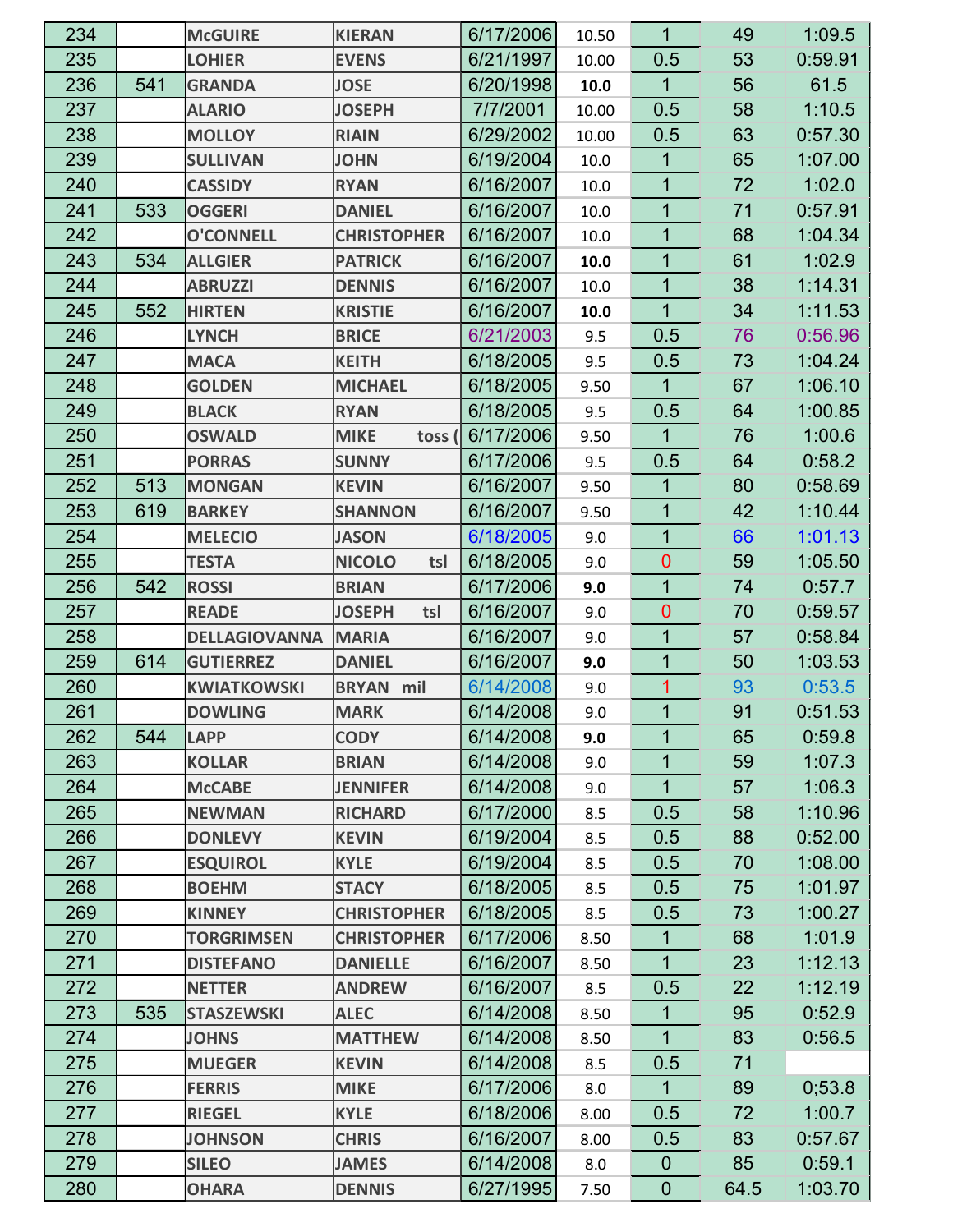| 281 |     | <b>CONNOLLY</b>      | <b>PATRICK</b>         | 6/18/2005 | 7.50    | 1              | 88 | 0.58.0      |
|-----|-----|----------------------|------------------------|-----------|---------|----------------|----|-------------|
| 282 |     | <b>WAN</b>           | <b>LAWRENCE</b>        | 6/17/2006 | 7.5     | 0.5            | 42 | 0.05        |
| 283 |     | <b>SPROW-PHILCOX</b> | <b>ALANA</b><br>tsl    | 6/16/2007 | 7.50    | $\overline{0}$ | 76 | 0:59.3      |
| 284 |     | <b>BENNETT</b>       | <b>BRIAN</b>           | 6/14/2008 | 7.50    | 1              | 86 | 0.54.9      |
| 285 |     | <b>LITVINOFF</b>     | <b>MICHAEL</b>         | 6/14/2008 | 7.5     | 0.5            | 82 | 0:56.5      |
| 286 |     | <b>MILK</b>          | <b>JASON</b>           | 7/3/2008  | 7.5     | 0.5            | 48 | 1:07.1      |
| 287 |     | <b>BERKOWITZ</b>     | <b>DANIEL</b>          | 6/22/2002 | 7.00    | 0.5            | 57 | 1:08.21     |
| 288 |     | <b>DALY</b>          | <b>BRITTANY</b>        | 6/21/2003 | 7.00    | 0.5            | 73 |             |
| 289 |     | <b>VALENTINE</b>     | <b>LISA</b>            | 6/17/2006 | 7.0     | $\mathbf{1}$   | 49 | 1:10.8      |
| 290 |     | <b>BATTISTI</b>      | <b>MARC</b>            | 6/14/2008 | 7.00    | 0.5            | 94 | 0:53.9      |
| 291 |     | <b>PAMLANYE</b>      | <b>MATTHEW S.</b>      | 6/19/2010 | 7.0     | 1              | 87 | 0.53.1      |
| 292 |     | <b>ELLIOT</b>        | <b>DANIEL</b>          | 6/19/2010 | 7.0     | 1              | 84 | 0:55.2      |
| 293 |     | <b>Smith</b>         | <b>ASHLEY</b>          | 6/19/2010 | 7.0     | 1              | 83 | 0:56.4      |
| 294 |     | <b>JOHNS</b>         | <b>MARGARET</b>        | 6/19/2010 | 7.0     | 1              | 78 | 0:57.2      |
| 295 | 543 | <b>NOWICKI</b>       | <b>CARL A.</b>         | 6/19/2010 | 7.0     | $\mathbf{1}$   | 71 | 0:58.9      |
| 296 | 537 | <b>MAYER</b>         | <b>MORGAN</b>          | 6/19/2010 | 7.0     | 1              | 62 | 1:01.4      |
| 297 |     | <b>HIRTEN</b>        | <b>THOMAS</b>          | 6/19/2010 | 7.0     | $\mathbf{1}$   | 58 | $\mathbf 0$ |
| 298 |     | <b>BARKEY</b>        | <b>MEGHANN</b>         | 6/19/2010 | 7.0     | $\mathbf{1}$   | 55 | 1:01.2      |
| 299 |     | <b>HIRTEN</b>        | <b>KIMBERLY</b>        | 6/19/2010 | 7.0     | 1              | 33 | 1:14.48     |
| 300 |     | <b>OUTCAULT</b>      | <b>RYAN F.</b>         | 6/20/2010 | 7.0     | $\mathbf{1}$   | 60 | 1:00.1      |
| 301 |     | <b>DONLEVY</b>       | <b>KELLY</b>           | 7/13/1991 | 6.5     | 0.5            |    |             |
| 302 |     | <b>BISHOP</b>        | <b>RACHEL</b>          | 6/16/2007 | 6.5     | 0.5            | 60 | 1:02.46     |
| 303 |     | <b>NUSSEN</b>        | <b>ADAM</b>            | 6/14/2008 | 6.50    | $\mathbf{1}$   | 79 | 0:59.2      |
| 304 |     | <b>CHEN</b>          | <b>CALVIN</b>          | 6/14/2008 | 6.50    | $\mathbf 1$    | 77 | 0.56.1      |
| 305 |     | <b>RIEGEL</b>        | <b>KIERAN</b>          | 6/14/2008 | 6.5     | 0.5            | 62 | 1:04.9      |
| 306 | 517 | <b>HENRY</b>         | <b>KEVIN C.</b>        | 6/19/2010 | 6.50    | $\mathbf{1}$   | 64 | 0:57.2      |
| 307 |     | <b>MILK</b>          | <b>MATTHEW J.</b>      | 6/19/2010 | 6.5     | 0.5            | 60 | 1:01.0      |
| 308 |     | <b>MADDEN</b>        | <b>ANDREW T.</b>       | 6/19/2010 | 6.50    | $\mathbf{1}$   | 54 | 1:07.9      |
| 309 |     | <b>COTE</b>          | <b>DAVID</b>           | 6/19/2010 | 6.50    | 1              | 52 | 1:04.23     |
| 310 |     | <b>LAPP</b>          | <b>CORY</b>            | 6/19/2010 | 6.50    | $\mathbf{1}$   | 41 | 1:09.0      |
| 311 |     | <b>WILLIE</b>        | <b>RAY</b>             | 6/26/1989 | 6.00    | 0.5            | 86 | 55.7        |
| 312 |     | <b>HAHN</b>          | <b>GARY</b>            | 6/28/2008 | $6.0\,$ | $\mathbf 0$    | 59 | 1:05.8      |
| 313 |     | <b>QUIJANO</b>       | <b>VICTOR M.</b><br>tl | 6/19/2010 | 6.0     | $\overline{0}$ | 52 | 1:00.1      |
| 314 |     | <b>PANGAL</b>        | <b>JOHN</b>            | 6/18/2011 | 6.0     | $\mathbf{1}$   | 99 | 0.51.8      |
| 315 |     | <b>WENDT</b>         | <b>WILLIAM</b>         | 6/18/2011 | 6.0     | $\mathbf 1$    | 97 | 0.54.6      |
| 316 | 536 | <b>MITCHELL</b>      | <b>JOHNF</b>           | 6/18/2011 | 6.0     | $\mathbf 1$    | 96 | 0.53.3      |
| 317 |     | <b>HOLTZMAN</b>      | <b>SCOTT</b>           | 6/18/2011 | 6.0     | $\mathbf{1}$   | 88 | 0.55.8      |
| 318 |     | <b>PENTECK</b>       | <b>STEPHEN</b>         | 6/18/2011 | 6.0     | $\mathbf 1$    | 87 | 0.54.9      |
| 319 |     | <b>RUSSELL</b>       | <b>CLARA</b>           | 6/18/2011 | 6.0     | $\mathbf{1}$   | 87 | 0.59.0      |
| 320 |     | <b>RAMIREZ</b>       | <b>JOHNNY A</b>        | 6/18/2011 | 6.0     | $\mathbf 1$    | 82 | 0.57.5      |
| 321 |     | <b>SWEENEY</b>       | <b>BRIAN P.</b>        | 6/19/2010 | 5.5     | 0.5            | 71 | 0.57.5      |
| 322 |     | <b>DALY</b>          | <b>SARAH</b>           | 6/19/2010 | 5.50    | $\mathbf{1}$   | 65 | 0.57.3      |
| 323 |     | <b>BUSCHMAN</b>      | <b>DAVID</b>           | 6/18/2011 | 5.5     | 0.5            | 92 | 0.55.1      |
| 324 |     | <b>MULLEN</b>        | <b>MATTHEW</b>         | 6/18/2011 | 5.50    | 1              | 92 | 0.56.7      |
| 325 |     | <b>MORRISON</b>      | <b>JENNIFER</b>        | 6/16/2007 | 5.0     | $\mathbf{1}$   | 52 | 64.62       |
| 326 |     | <b>BYSTRY</b>        | <b>RAFAL</b>           | 6/19/2010 | 5.0     | $\mathbf{1}$   | 76 | 55.8        |
| 327 |     | <b>PARMITER</b>      | <b>LINDSEY T.</b>      | 6/19/2010 | 5.00    | 0.5            | 65 | 0.58.5      |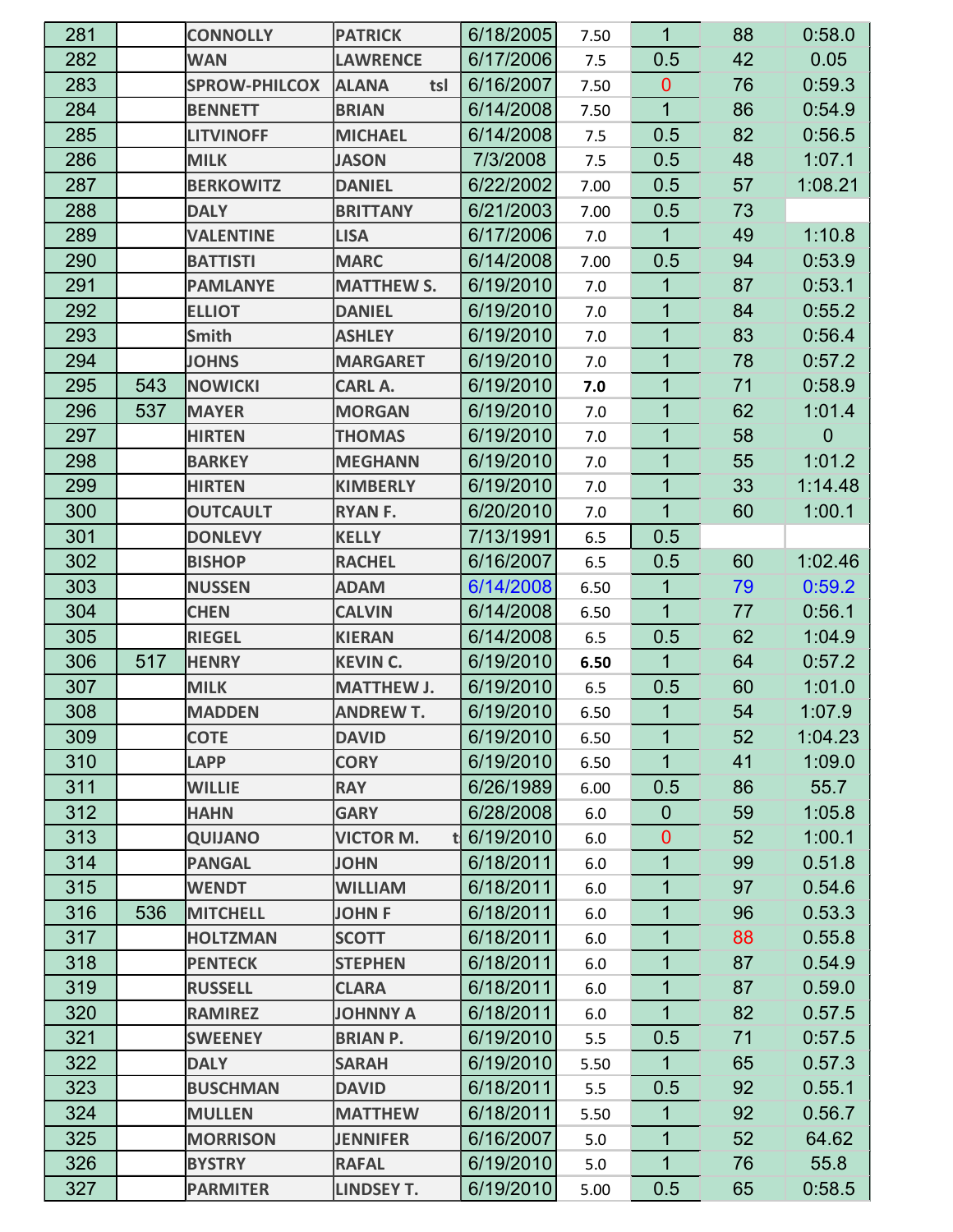| 328 |     | <b>CASH</b>         | <b>KEVIN</b><br>tsl    | 6/19/2010 | 5.0  | $\overline{0}$ | 62 | 1:03.1  |
|-----|-----|---------------------|------------------------|-----------|------|----------------|----|---------|
| 329 |     | <b>GIVENTER</b>     | <b>ETHAN</b>           | 6/18/2011 | 5.0  | 1              | 80 | 1.03.0  |
| 330 |     | <b>BISCHOFF</b>     | <b>KENT</b>            | 6/16/2012 | 5.0  | $\overline{1}$ | 95 | 0:52.2  |
| 331 |     | <b>DONAGHY</b>      | <b>DANIEL</b>          | 6/16/2012 | 5.0  | 1              | 93 | 0:54.00 |
| 332 |     | <b>CAULFIELD</b>    | <b>THOMAS III</b>      | 6/16/2012 | 5.0  | 1              | 92 | 0:54.50 |
| 333 |     | <b>KOWALSKY</b>     | <b>AUSTIN</b>          | 6/16/2012 | 5.0  | $\mathbf 1$    | 90 | 0:49.50 |
| 334 |     | <b>MURRAY</b>       | <b>CONNOR</b><br>mil   | 6/16/2012 | 5.0  | 1              | 88 | 0:54.40 |
| 335 |     | <b>REIN</b>         | <b>JOHN</b>            | 6/16/2012 | 5.0  | 1              | 81 | 0:52.10 |
| 336 |     | <b>JOHNS</b>        | <b>NICHOLAS</b>        | 6/16/2012 | 5.0  | $\overline{1}$ | 81 | 0:56.60 |
| 337 |     | <b>PRESTA</b>       | <b>ANDREW</b>          | 6/16/2012 | 5.0  | 1              | 81 | 0:57.32 |
| 338 |     | <b>SCHAEDTLER</b>   | <b>ANDREW</b>          | 6/16/2012 | 5.0  | 1              | 80 | 0:52.70 |
| 339 |     | <b>SMITH</b>        | <b>CARYN</b>           | 6/16/2012 | 5.0  | $\overline{1}$ | 75 | 0.58.4  |
| 340 |     | <b>GORDON</b>       | <b>DYLAN</b>           | 6/16/2012 | 5.0  | 1              | 74 | 1:01.4  |
| 341 |     | <b>BURTIS</b>       | <b>JUSTIN</b>          | 6/16/2012 | 5.0  | 1              | 72 | 0:58.50 |
| 342 |     | <b>MILLS</b>        | <b>GREGORY</b>         | 6/16/2012 | 5.0  | $\mathbf{1}$   | 72 | 1:01.20 |
| 343 |     | <b>BLACK</b>        | <b>CAMERON</b>         | 6/16/2012 | 5.0  | $\mathbf{1}$   | 71 | 0.56.7  |
| 344 |     | <b>GRAHAM</b>       | <b>DANIEL J.</b>       | 6/18/2011 | 4.5  | 0.5            | 96 | 0.52.9  |
| 345 |     | <b>CAMPBELL</b>     | <b>PATRICK</b>         | 6/18/2011 | 4.5  | 0.5            | 89 | 0.57.5  |
| 346 |     | <b>VERES</b>        | <b>ANDREW</b>          | 6/18/2011 | 4.50 | 1              | 79 | 0.59.5  |
| 347 |     | <b>CANNON</b>       | <b>CHRIS</b>           | 6/16/2012 | 4.50 | 1              | 82 | 0:54.70 |
| 348 |     | <b>PIERCE</b>       | <b>TYLER</b>           | 6/26/2012 | 4.50 | 1              | 76 | 0:57.45 |
| 349 |     | <b>FANNON</b>       | <b>PATRICK</b>         | 7/7/2012  | 4.50 | 1              | 56 | 1:09.37 |
| 350 |     | <b>NORMAN</b>       | <b>JOSEPH</b>          | 7/8/2012  | 4.50 | $\mathbf 1$    | 48 |         |
| 351 |     | <b>CURRY</b>        | <b>DAVID</b>           | 7/12/2012 | 4.50 | 1              | 47 | 1:06.10 |
| 352 |     | <b>McGUIRE</b>      | <b>PETER</b>           | 6/18/2005 | 4.0  | $\mathbf 0$    | 68 | 1:02.8  |
| 353 |     | <b>WENDT</b>        | <b>JULIA</b>           | 6/30/2011 | 4.00 | 0.5            | 76 | 61.3    |
| 354 |     | <b>GARCES</b>       | <b>DANNY</b>           | 6/30/2011 | 4.0  | 1              | 68 | 1.01.3  |
| 355 |     | <b>JOHNSON</b>      | <b>CRAIG</b>           | 6/16/2012 | 4.0  | $\overline{1}$ | 91 | 0,50.95 |
| 356 |     | <b>VINGAN</b>       | <b>ISAAC</b>           | 6/16/2012 | 4.0  | 1              | 90 | 0:52.20 |
| 357 |     | <b>VAN MANEN</b>    | <b>RYAN</b>            | 6/16/2012 | 4.0  | 1              | 89 | 0:53.00 |
| 358 |     | <b>PETERSON</b>     | <b>ROBERT J</b><br>mdl | 7/7/2012  | 4.0  | $\mathbf 0$    | 60 |         |
| 359 |     | <b>CHRISTIANSON</b> | <b>KEITH</b>           | 6/15/2013 | 4.0  | 1              | 95 | 0.54.8  |
| 360 |     | <b>MAYER</b>        | <b>MICHAEL</b>         | 6/15/2013 | 4.0  | 1              | 92 | 0:51.3  |
| 361 |     | <b>GOLDSHAHR</b>    | <b>NADER</b>           | 6/15/2013 | 4.0  | $\mathbf 1$    | 91 | 0:53.8  |
| 362 | 548 | <b>PISANO</b>       | <b>JAKE</b>            | 6/15/2013 | 4.0  | 1              | 90 | 0:50.9  |
| 363 |     | <b>GLAVIN</b>       | <b>TYLER</b>           | 6/15/2013 | 4.0  | 1              | 88 | 0:55.2  |
| 364 |     | <b>DARCY</b>        | <b>MATTHEW</b>         | 6/15/2013 | 4.0  | $\mathbf 1$    | 87 | 0.54.2  |
| 365 |     | <b>CLARKE</b>       | <b>KRISTOPHER</b>      | 6/15/2013 | 4.0  | $\mathbf 1$    | 87 | 0:56.3  |
| 366 |     | <b>SAWAN</b>        | <b>TAMER</b>           | 6/15/2013 | 4.0  | $\mathbf 1$    | 83 | 0.57.3  |
| 367 |     | <b>BROOKER</b>      | <b>RACHEL</b>          | 6/15/2013 | 4.0  | 1              | 83 | 0.57.4  |
| 368 |     | <b>CROW</b>         | <b>MATTHEW</b>         | 6/15/2013 | 4.0  | 1              | 82 | 0:53.6  |
| 369 | 545 | <b>BYRNE</b>        | <b>CAMERON</b>         | 6/15/2013 | 4.0  | 1              | 81 | 0.54.4  |
| 370 |     | <b>HORACE</b>       | <b>COLLIN</b>          | 6/15/2013 | 4.0  | 1              | 81 | 1:03.9  |
| 371 |     | <b>PUJALS</b>       | <b>MICHAELA</b>        | 6/15/2013 | 4.0  | 1              | 80 | 0:59.2  |
| 372 |     | <b>GLENDAY</b>      | <b>KERRY</b>           | 6/15/2013 | 4.0  | $\mathbf{1}$   | 79 | 1:02.6  |
| 373 |     | <b>RYAN</b>         | <b>CONOR</b>           | 6/15/2013 | 4.0  | 1              | 77 | 0.57.3  |
| 374 |     | <b>LAINE</b>        | <b>KENNETH</b>         | 6/15/2013 | 4.0  | $\mathbf{1}$   | 77 | 0.58.4  |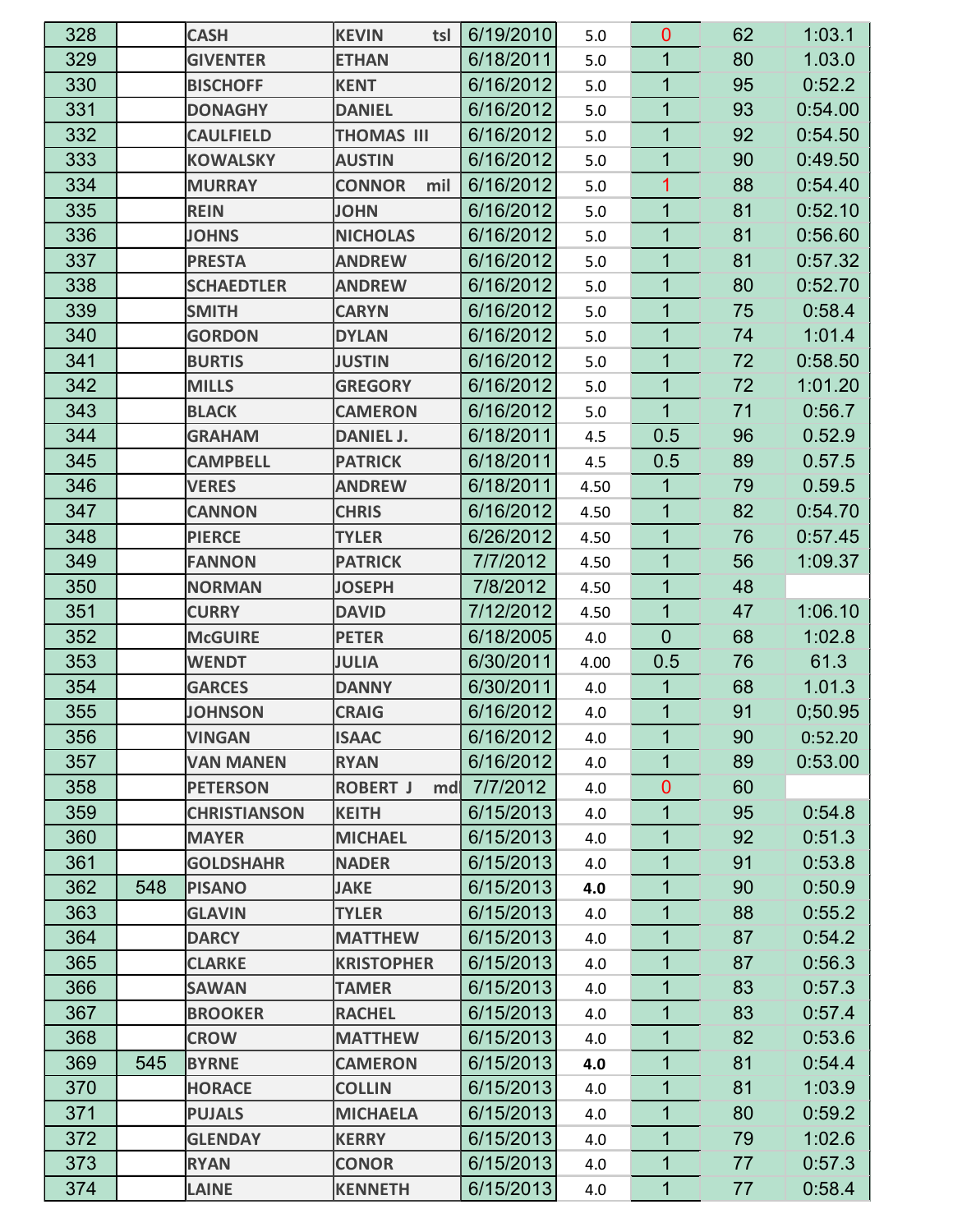| 375 |     | <b>RHOADS</b>     | mil Iy<br><b>HIRAM</b>  | 6/15/2013 | 4.0  | 1              | 77 | 0:58.6  |
|-----|-----|-------------------|-------------------------|-----------|------|----------------|----|---------|
| 376 | 553 | <b>HARRIS</b>     | <b>KRISTOFER</b>        | 6/15/2013 | 4.0  | 1              | 76 | 0:56.8  |
| 377 |     | <b>HLAVENKA</b>   | <b>THOMAS</b>           | 6/15/2013 | 4.0  | 1              | 76 | 1:00.0  |
| 378 |     | <b>SULLIVAN</b>   | THOMAS M.               | 6/15/2013 | 4.0  | 1              | 76 | 1:03.7  |
| 379 |     | <b>DANIN</b>      | <b>MARC</b>             | 6/15/2013 | 4.0  | 1              | 74 | 0.57.5  |
| 380 |     | <b>SENKEN</b>     | <b>NATASHA</b>          | 6/15/2013 | 4.0  | $\overline{1}$ | 73 | 1:01.0  |
| 381 |     | <b>BARABAN</b>    | <b>ALLYSON</b>          | 6/15/2013 | 4.0  | 1              | 73 | 1:01.1  |
| 382 |     | <b>O'SULLIVAN</b> | <b>KIERAN</b>           | 6/15/2013 | 4.0  | 1              | 72 | 1:01.2  |
| 383 |     | <b>McCORMICK</b>  | <b>TERENCE</b>          | 6/15/2013 | 4.0  | 1              | 72 | 1:04.7  |
| 384 |     | <b>WILLIAMSON</b> | <b>DOUGLAS</b>          | 6/15/2013 | 4.0  | 1              | 71 | 1:01.3  |
| 385 |     | <b>CARDULLO</b>   | <b>ANTHONY</b>          | 6/15/2013 | 4.0  | 1              | 67 | 1:04.8  |
| 386 |     | <b>KONOP</b>      | <b>MICHAEL</b>          | 6/15/2013 | 4.0  | 1              | 66 | 1:07.7  |
| 387 |     | <b>VACCHIANO</b>  | <b>CALLIE</b>           | 6/15/2013 | 4.0  | 1              | 65 | 1:01.1  |
| 388 |     | <b>FISCHER</b>    | <b>STEVEN</b>           | 6/15/2013 | 4.0  | 1              | 65 | 1:05.9  |
| 389 |     | <b>REBHOLZ</b>    | <b>PAMELA</b>           | 6/15/2013 | 4.0  | 1              | 63 | 1:04.9  |
| 390 |     | <b>CRONIN</b>     | <b>BARBARA</b>          | 6/15/2013 | 4.0  | 1              | 63 | 1:06.7  |
| 391 |     | <b>TUTONE</b>     | <b>CHRISTOPHER</b>      | 6/15/2013 | 4.0  | 1              | 62 | 0:59.1  |
| 392 |     | <b>HOGAN</b>      | <b>BEN</b>              | 6/15/2013 | 4.0  | $\overline{1}$ | 62 | 1:10.8  |
| 393 |     | <b>RAWLEY</b>     | <b>ALEX</b>             | 6/15/2013 | 4.0  | 1              | 60 | 1:05.2  |
| 394 |     | <b>RAWLEY</b>     | <b>IAN</b>              | 6/15/2013 | 4.0  | 1              | 58 | 1:06.0  |
| 395 | 538 | <b>HICKEY</b>     | <b>COLIN</b>            | 6/15/2013 | 4.0  | 1              | 58 | 1:08.0  |
| 396 |     | <b>FEIS</b>       | <b>NICHOLAS</b>         | 6/15/2013 | 4.0  | 1              | 58 | 1:08.9  |
| 397 |     | <b>LAPP</b>       | <b>COLBY</b>            | 6/15/2013 | 4.0  | 1              | 57 | 1:08.6  |
| 398 |     | <b>KRAMER</b>     | <b>DERMOTT</b>          | 6/15/2013 | 4.0  | 1              | 49 | 1:10.2  |
| 399 |     | <b>ROGERS</b>     | <b>KIERAN</b>           | 6/15/2013 | 4.0  | 1              | 39 | 1:11.4  |
| 400 |     | <b>PAWELKO</b>    | <b>JOHN</b>             | 6/22/2013 | 4.0  | 1              | 89 | 0:51.0  |
| 401 |     | <b>SMITH</b>      | <b>KEVIN J.</b>         | 6/19/2010 | 3.5  | 0.5            | 47 | 1:11.9  |
| 402 |     | <b>GRAY</b>       | <b>CONNOR C</b>         | 6/18/2011 | 3.50 | 1              | 84 | 1.00.3  |
| 403 |     | <b>NAWROCKI</b>   | <b>ALANNA</b>           | 6/16/2012 | 3.50 | 1              | 75 | 0:57.60 |
| 404 |     | <b>MIGNANO</b>    | <b>DOMINICK</b>         | 6/15/2013 | 3.50 | 1              | 93 | 0.52.9  |
| 405 | 547 | <b>WENDT</b>      | <b>THOMAS</b>           | 6/15/2013 | 3.5  | 0.5            | 87 | 0.55.6  |
| 406 |     | <b>TOTH</b>       | <b>KAYLEIGH</b>         | 6/15/2013 | 3.50 | 1              | 81 | 0.57.8  |
| 407 |     | <b>RUIZ</b>       | <b>JONATHON</b>         | 6/15/2013 | 3.50 | $\mathbf{1}$   | 80 | 0:56.9  |
| 408 |     | <b>MANNING</b>    | <b>COLLEEN</b>          | 6/15/2013 | 3.5  | 0.5            | 58 | 1:01.4  |
| 409 |     | <b>WYSOCKI</b>    | <b>ROBERT</b>           | 6/15/2013 | 3.50 | 1              | 57 | 1.04.3  |
| 410 |     | <b>SULLIVAN</b>   | <b>DANIELLE J.</b><br>t | 6/19/2010 | 3.0  | $\overline{0}$ | 66 |         |
| 411 |     | <b>KELLARAKOS</b> | <b>TAKIS</b>            | 6/15/2013 | 3.0  | $\mathbf 1$    | 72 | 0:59.0  |
| 412 |     | <b>WREN</b>       | <b>CHRISTOPHER</b>      | 6/15/2013 | 3.00 | 0.5            | 65 | 1:04.9  |
| 413 |     | <b>LARCOM</b>     | <b>JOSHUA</b>           | 6/15/2013 | 3.0  | $\mathbf{1}$   | 64 | 1:05.4  |
| 414 | 555 | <b>YANAR</b>      | <b>MELANIE</b>          | 6/15/2013 | 3.0  | 1              | 59 | 1:02.9  |
| 415 |     | <b>RENNEISEN</b>  | <b>JOSEPH</b>           | 6/15/2013 | 3.0  | 1              | 55 | 1:08.1  |
| 416 |     | <b>KERESZTES</b>  | <b>ANDREW</b>           | 6/15/2013 | 3.0  | $\overline{1}$ | 55 | 1:11.8  |
| 417 | 549 | <b>SCHMIDT</b>    | <b>GEORGE</b>           | 6/15/2013 | 3.0  | 1              | 55 | 1:12.4  |
| 418 | 550 | <b>ROGERS</b>     | <b>KEVIN</b>            | 6/15/2013 | 3.0  | 1              | 52 | 1:08.8  |
| 419 |     | <b>FREDERICKS</b> | <b>CARLOS</b>           | 6/15/2013 | 3.0  | 1              | 50 | 70      |
| 420 |     | <b>DEVENS</b>     | <b>CHRISTOPHER</b>      | 6/15/2013 | 3.0  | 1              | 48 | 1:02.3  |
| 421 |     | <b>WREN</b>       | <b>BRIAN</b>            | 6/15/2013 | 2.5  | 0.5            | 61 | 1:01.2  |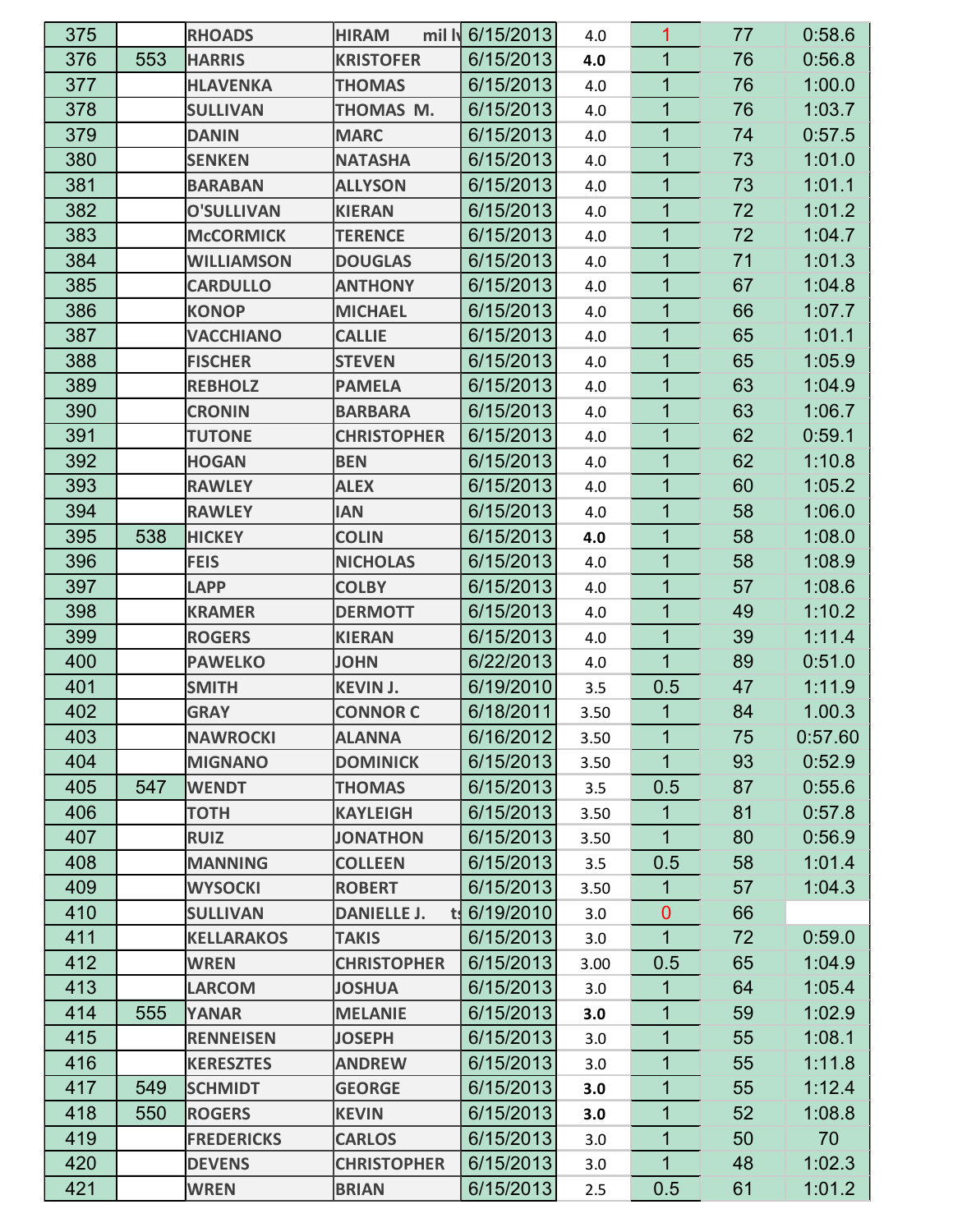| 422 |     | <b>BOHACK</b>       | <b>ROBERT</b>                 | 6/16/2013 | 2.00         | 0.5            | 69 | 1:00.8 |
|-----|-----|---------------------|-------------------------------|-----------|--------------|----------------|----|--------|
| 423 |     | <b>TOWERS</b>       | <b>ZACHARY</b>                | 6/20/2015 | 2.0          | 1              | 95 | 49.7   |
| 424 |     | <b>MODELEWSKI</b>   | <b>MATTHEW</b>                | 6/20/2015 | 2.0          | 1              | 94 | 51.11  |
| 425 |     | <b>DEVITO</b>       | <b>MATT</b>                   | 6/20/2015 | 2.0          | 1              | 93 | 50.55  |
| 426 |     | <b>CONNORS</b>      | <b>BRIAN</b>                  | 6/20/2015 | 2.0          | 1              | 92 | 52.61  |
| 427 |     | <b>VAN MANEN</b>    | <b>DYLAN</b>                  | 6/20/2015 | 2.0          | 1              | 91 | 51.19  |
| 428 |     | <b>BATTISTI</b>     | <b>EVAN</b>                   | 6/20/2015 | 2.0          | 1              | 91 | 52.56  |
| 429 |     | <b>BARABAN</b>      | <b>BRANDON</b>                | 6/20/2015 | 2.0          | 1              | 91 | 52.95  |
| 430 |     | <b>COWDEN</b>       | <b>LUKE</b>                   | 6/20/2015 | 2.0          | 1              | 90 | 51.12  |
| 431 |     | <b>MASSA</b>        | <b>ALEX</b>                   | 6/20/2015 | 2.0          | 1              | 89 | 53.24  |
| 432 | 551 | <b>BARNOLA</b>      | <b>JAMES</b>                  | 6/20/2015 | 2.0          | 1              | 88 | 49.9   |
| 433 |     | <b>HAWKINS</b>      | <b>ANDREW</b>                 | 6/20/2015 | 2.0          | 1              | 87 | 50.28  |
| 434 |     | <b>CONNOR</b>       | <b>DEIRDRE</b>                | 6/20/2015 | 2.0          | 1              | 84 | 56.12  |
| 435 |     | <b>RENART</b>       | <b>GARY</b>                   | 6/20/2015 | 2.0          | 1              | 84 | 58     |
| 436 |     | <b>HAYES</b>        | <b>COLLIN</b>                 | 6/20/2015 | 2.0          | $\mathbf 1$    | 83 | 54     |
| 437 |     | <b>THEOPHILIDIS</b> | <b>GERARD</b>                 | 6/20/2015 | 2.0          | 1              | 81 | 53.6   |
| 438 | 547 | <b>RAMANAUSKAS</b>  | <b>LINAS</b>                  | 7/11/2015 | 2.0          | 1              | 71 | 55.8   |
| 439 |     | <b>LAURITANO</b>    | <b>NICHOLAS</b>               | 6/20/2015 | 1.50         | $\mathbf 1$    | 89 | 51.37  |
| 440 |     | <b>WENDT</b>        | <b>BRIAN</b>                  | 6/20/2015 | 1.50         | 1              | 83 | 55.6   |
| 441 |     | <b>BRITTAN</b>      | <b>JAMES</b>                  | 6/20/2015 | 1.50         | 1              | 81 | 51.62  |
| 442 |     | <b>KLAGES</b>       | <b>RYAN</b>                   | 6/20/2015 | 1.50         | 1              | 81 | 54.86  |
| 443 |     | <b>PORTERFIELD</b>  | <b>TRAVIS</b>                 | 6/20/2015 | 1.50         | 1              | 80 | 56.5   |
| 444 |     | <b>OCCHIUTO</b>     | <b>MARC</b>                   | 7/11/2015 | 1.50         | 1              | 79 | 54     |
| 445 |     | <b>SHEMET</b>       | <b>NANCY</b>                  | 7/11/2015 | 1.50         | 1              | 78 | 57.1   |
| 446 | 546 | <b>SCHOENBRUN</b>   | <b>JOSHUA</b>                 | 7/11/2015 | 1.50         | 1              | 77 | 56.9   |
| 447 |     | <b>KAIN</b>         | <b>RYAN</b>                   | 7/11/2015 | 1.50         | 1              | 73 | 57.4   |
| 448 |     | <b>ABBAS</b>        | <b>ADAM</b>                   | 7/11/2015 | 1.50         | 1              | 71 | 57.9   |
| 449 |     | <b>O'SULLIVAN</b>   | <b>MICHAEL</b>                | 7/11/2015 | 1.00         | 0.5            | 79 | 56     |
| 450 |     | <b>CHEN</b>         | <b>CHRIS</b>                  | 7/11/2015 | 1.00         | 0.5            | 74 | 53.5   |
| 451 |     | <b>PROKOPIOU</b>    | <b>NICOS</b><br>$\mathsf{r}$  | 6/18/2016 | $\mathbf{1}$ | 1              | 94 | 50.95  |
| 452 |     | <b>ORTOFF</b>       | <b>HARRY</b><br>r             | 6/18/2016 | $\mathbf{1}$ | $\mathbf{1}$   | 94 | 52.3   |
| 453 |     | <b>RUTILIANO</b>    | <b>CONOR</b><br>$\mathbf r$   | 6/18/2016 | $\mathbf{1}$ | $\mathbf{1}$   | 93 | 50.73  |
| 454 |     | <b>CONO</b>         | <b>BENJAMIN</b>               | 6/18/2016 | $\mathbf{1}$ | 1              | 92 | 50.15  |
| 455 |     | <b>GALETO</b>       | <b>NICHOLAS</b><br>r          | 6/18/2016 | $\mathbf{1}$ | $\mathbf 1$    | 92 | 50.64  |
| 456 |     | <b>WYCHE</b>        | <b>TYORI</b><br>r             | 6/18/2016 | $\mathbf{1}$ | $\mathbf{1}$   | 91 | 51.24  |
| 457 |     | <b>DEGUZMAN</b>     | <b>CAMERON</b><br>r           | 6/18/2016 | $\mathbf{1}$ | $\overline{1}$ | 90 | 52.78  |
| 458 |     | <b>WHALEN</b>       | <b>CHRISTOPHER 1</b>          | 6/18/2016 | $\mathbf{1}$ | $\overline{1}$ | 89 | 50.57  |
| 459 |     | <b>MERINOGLO</b>    | <b>LOUDEN</b><br>$\mathbf{r}$ | 6/18/2016 | $\mathbf{1}$ | $\mathbf{1}$   | 89 | 52.37  |
| 460 |     | <b>TONNA</b>        | <b>JOHN</b><br>$\mathbf r$    | 6/18/2016 | $\mathbf{1}$ | $\overline{1}$ | 88 | 48.83  |
| 461 |     | <b>MEYERS</b>       | <b>TYLER</b><br>$\mathbf r$   | 6/18/2016 | $\mathbf{1}$ | $\overline{1}$ | 88 | 51.74  |
| 462 |     | <b>BARRY</b>        | <b>KYLE</b><br>r              | 6/18/2016 | $\mathbf 1$  | 1              | 88 | 52.25  |
| 463 |     | <b>WILLIAMS</b>     | <b>TYLER</b><br>$\mathbf r$   | 6/18/2016 | $\mathbf{1}$ | 1              | 87 | 53.27  |
| 464 |     | <b>KOHLHOFF</b>     | <b>ERIC</b><br>$\mathbf{r}$   | 6/18/2016 | $\mathbf{1}$ | $\mathbf 1$    | 87 | 54.8   |
| 465 |     | <b>MULDERRIG</b>    | <b>AIDEN</b><br>r             | 6/18/2016 | $\mathbf{1}$ | $\mathbf{1}$   | 87 | 55.57  |
| 466 |     | <b>KAJA</b>         | <b>DUNCAN</b><br>$\mathbf{r}$ | 6/18/2016 | $\mathbf{1}$ | $\mathbf{1}$   | 86 | 52.61  |
| 467 |     | <b>PARRINELLO</b>   | <b>ANTHONY</b><br>$\mathbf r$ | 6/18/2016 | $\mathbf{1}$ | 1              | 83 | 54.88  |
| 468 |     | <b>KOEHLER</b>      | SIERRA r                      | 6/18/2016 | $\mathbf{1}$ | $\mathbf 1$    | 83 | 57.72  |